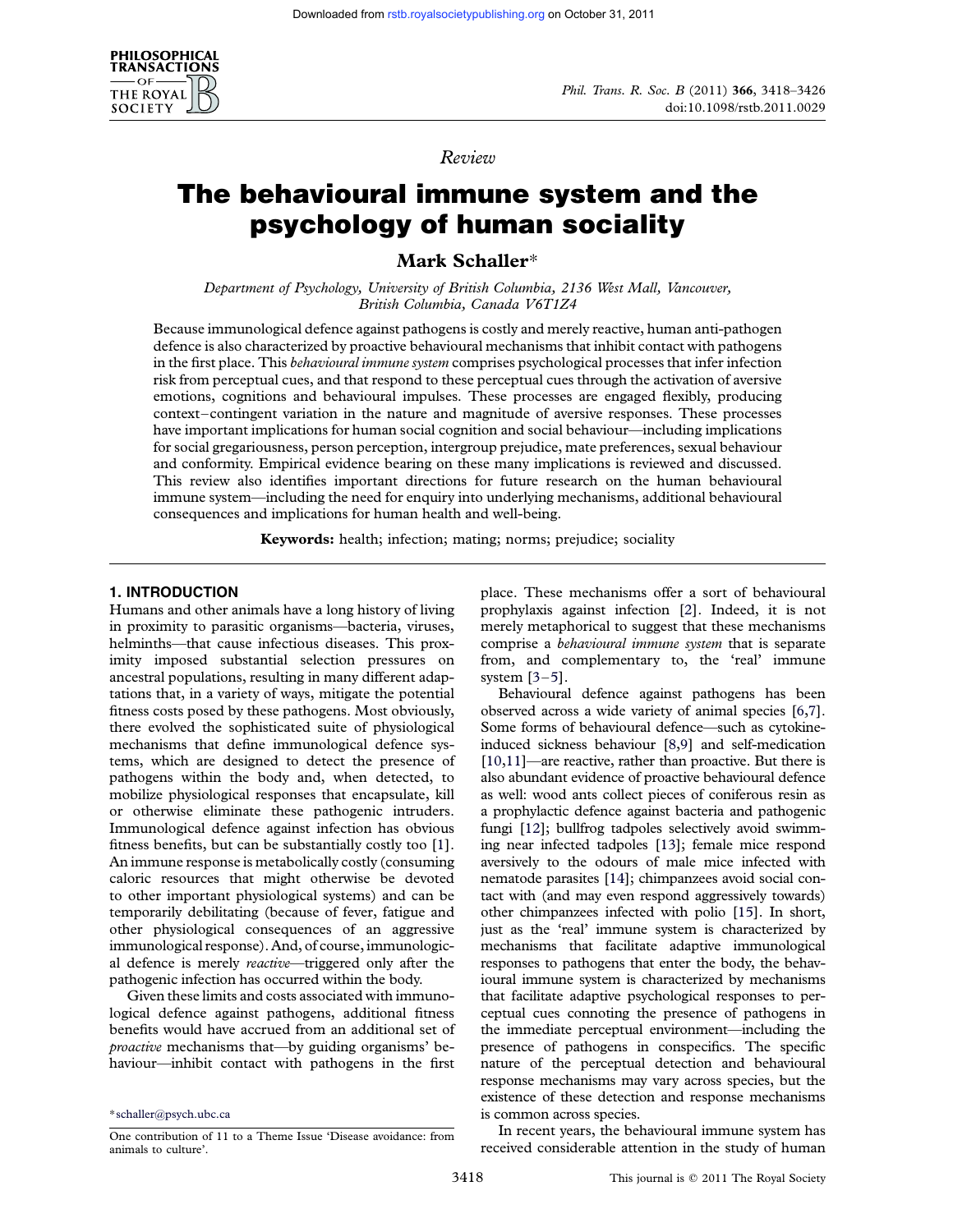behaviour, with an emphasis on the specific psychological mechanisms (pertaining to attention, perception, cognition and emotion) that guide human behaviour. Much of this work has focused on one specific emotion—disgust—that is associated with diseaseavoidance behaviour, on the specific kinds of perceptual things that elicit disgust, and on the specific circumstances under which a disgust response is either exaggerated or reduced [2,16,17]. This work has been reviewed extensively elsewhere [18,19]. My focus here is on a set of complementary programmes of research that focus less on emotion and more on social cognition and social interaction—lines of enquiry that explore how the behavioural immune system guides people's perceptions of, thoughts about and behaviour towards other individuals within their immediate social ecologies. The upshot is an emerging literature documenting many subtle but important linkages between anti-pathogen defence and the contours of human social life.

### 2. THE BEHAVIOURAL IMMUNE SYSTEM: DETECTION, RESPONSE AND FUNCTIONAL FI FXIRII ITY

Like the 'real' immune system, the behavioural immune system includes both detection and response mechanisms. Detection mechanisms employ sensory systems (e.g. olfaction, vision) to detect things that appear to pose some infection risk. These things include inanimate objects (e.g. a pile of faeces, a piece of putrid meat). These things also include conspecifics (i.e. other people) who may be inferred to pose an infection risk either because (i) they appear already to be infected or because (ii) they tend to behave in ways that increase the likelihood that infections will be spread to others (e.g. by failing to observe customary hygiene practices). When a superficial cue connoting infection risk is detected, it triggers a cascade of adaptive psychological responses. These responses include not only the emotional experience of disgust but also the activation of aversive cognitions into working memory, and the arousal of a motivational system that guides decisionmaking strategies and motor movements in ways that minimize the infection risk (e.g. behavioural avoidance of and social condemnation of people who appear to pose an infection risk).

Of course, just as immunological response has costs (as well as benefits), the detection and response mechanisms that characterize the behavioural immune system can also be costly (as well as adaptively beneficial). These costs arise because disease-avoidant behavioural responses can consume considerable metabolic resources, and because these responses may inhibit the satisfaction of other fitness-relevant goals (e.g. avoidance of interpersonal contact can interfere with valuable opportunities for social exchange, mating, etc.). Therefore, just as with other adaptive psychological systems, the mechanisms that comprise the behavioural immune system are 'functionally flexible': They are sensitive to contextual information bearing on cost–benefit ratio, with predictable context–contingent variation in the nature and magnitude of response [5,20,21].

The benefits offered by the behavioural immune system (reduction of infection risk) are a direct function of individuals' actual vulnerability to infection: these benefits are minimal under conditions in which perceivers are invulnerable to infection, and are relatively greater under conditions in which vulnerability to infection is also relatively greater. Consequently, the detection and response mechanisms that characterize the behavioural immune system are sensitive to any kind of information that suggests increased vulnerability to the transmission of infectious diseases. This information may arise from sources either internal to the perceiver (e.g. chronic anxieties and worries) or in the external environment (e.g. context-specific perceptual reminders of the threat posed by infectious diseases). This information may be veridical (e.g. correctly implying that the perceivers' immunological defences are compromised) but it need not be. Indeed, regardless of the source or veracity of an individual's subjective perception of vulnerability to infection, that subjective perception is likely to influence the activation of the behavioural immune system. Under conditions in which individuals perceive themselves to be more vulnerable to infection, they are expected to be more perceptually sensitive to things (including people) who appear to pose an infection risk [22]; and when those things (including people) are detected, those perceivers are expected to exhibit more exaggerated aversive responses—greater disgust, greater activation of aversive cognitions into working memory, greater motivation for behavioural avoidance and so forth.

The functional flexibility of the behavioural immune system has many implications for human social interaction, and for human sociality more broadly. Many kinds of human social behaviour that serve disease-irrelevant goals (e.g. acquisition of resources, sexual reproduction) also have potential implications for disease transmission too. Consequently, these social behavioural tendencies may vary, depending on the extent to which individuals are (or merely perceive themselves to be) vulnerable to infectious disease. This has important consequences for a wide variety of social attitudes, social perceptions and social activities.

#### 3. SOCIAL GREGARIOUSNESS

Research on the structure of human personality reveals a small handful of fundamental trait dimensions that characterize individual differences in psychological functioning. One of those dimensions is extraversion the extent to which individuals are socially gregarious or not.

Gregariousness is typically considered to be beneficial. Indeed, empirical research shows that extraversion is associated with many positive outcomes, including higher levels of happiness and increased opportunities for sexual reproduction [23,24]. But gregariousness may have infection-specific costs as well. People who are more gregarious tend to come into interpersonal contact with a relatively larger number of people, with the implication that they are more likely to be exposed to interpersonally transmitted pathogens [25,26]. These costs of gregariousness are relatively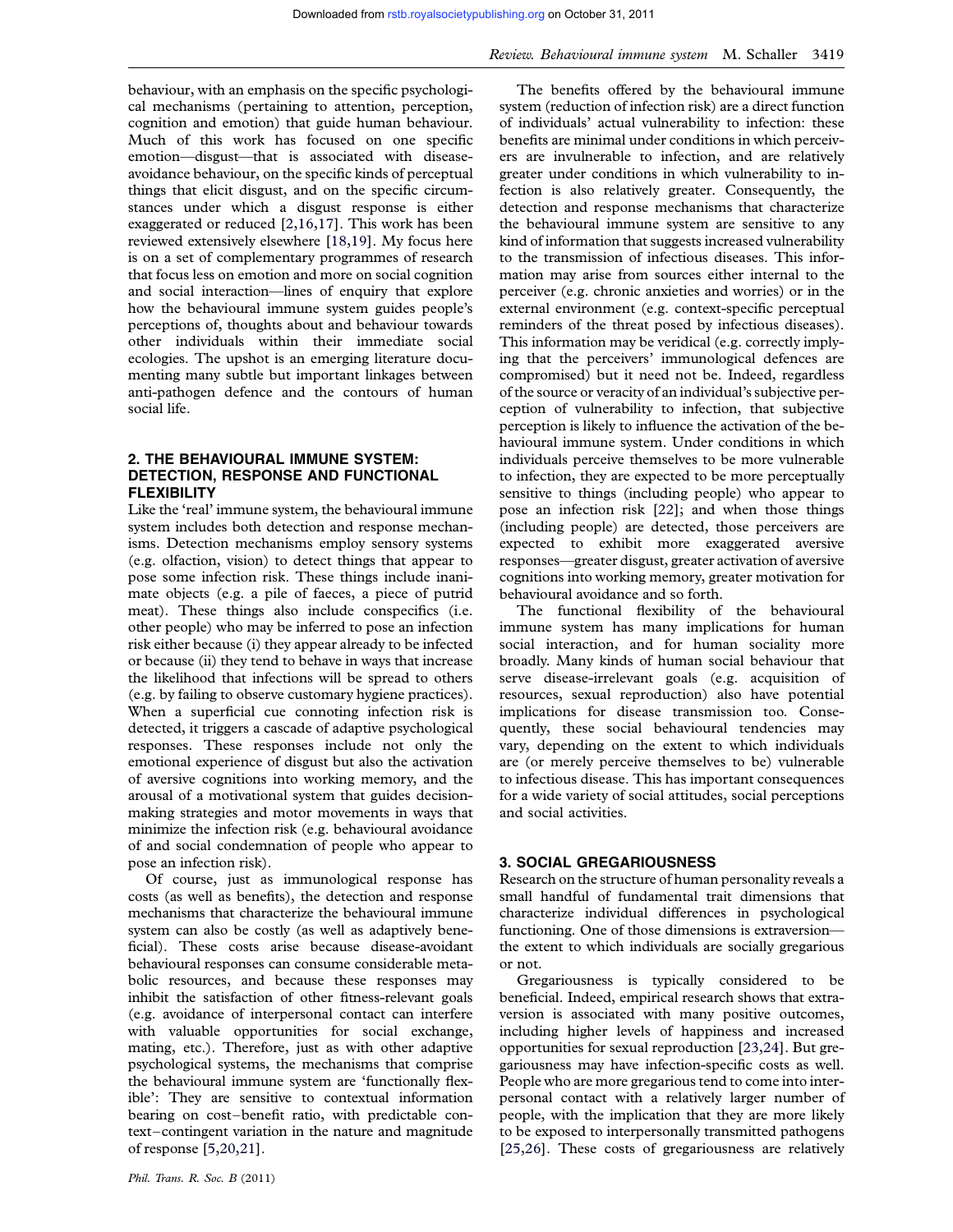greater (and more likely to outweigh the social benefits) under conditions in which individuals are more vulnerable to infection. Therefore, when people feel relatively invulnerable to infection, they may show a natural tendency towards gregariousness. However, under conditions in which people perceive themselves to be vulnerable, it follows that they will be less sociably inclined.

Two recent experiments tested and supported this hypothesis [27]. Both experiments included an experimental manipulation designed to make some participants (compared with those in a control condition) especially aware of the threat posed by infectious pathogens. One experiment assessed participants' personality traits, and found that the pathogen-salience manipulation caused participants to rate themselves as relatively less extraverted. The second experiment measured actual motor movements in response to the visual perception of other people, and found that the pathogen-salience manipulation caused participants to engage in relatively more socially avoidant motor movements. Together, these findings indicate that the perceived threat of infectious disease has predictable implications for individuals' basic behavioural tendency towards social gregariousness.

A parallel pattern of variation in social gregariousness is found when treating entire populations—rather than individuals—as units of analysis. There is considerable worldwide ecological variability in the historical prevalence of infectious diseases. There is also considerable worldwide cultural variability in dispositional tendencies towards extraversion. These two variables are linked: among populations living in regions that historically have had a high prevalence of pathogens, the mean level of extraversion is lower [28].

#### 4. DISCRIMINATORY SOCIALITY (PREJUDICE)

The inhibition of social gregariousness may offer one means of reducing infection risk, but it is a rather blunt tool for doing so. In many animal species, behavioural disease avoidance is indicated not so much by unsociable behaviour in general, but by *discriminatory* unsociable behaviour: the use of diagnostic perceptual cues to selectively avoid particular conspecifics that appear to pose a particularly high risk of infection [13–15]. The same sort of discriminatory sociality is observed in humans. Aversive emotional and cognitive responses are aroused by the perception of other individuals who are known to be diseased, or who are judged to be at greater risk of being diseased; and these aversive responses are especially pronounced when the diseases are perceived to be especially infectious [29,30]. Thus, as a result of the behavioural immune system and its implications for discriminatory sociality, many people suffering from infectious diseases also suffer from prejudice and social stigmatization as well.

Importantly (and troublingly), the evolved design of the behavioural immune system can not only lead to the social stigmatization of people who truly are infectious but also to equally pernicious prejudices directed against people who are not. Here is why:

Most disease-causing organisms (e.g. bacteria) are so tiny as to be imperceptible to human perceptual

*Phil. Trans. R. Soc. B* (2011)

processes, and so it is largely impossible for people to directly detect the presence of pathogen infection in others. Because of this fact, the behavioural immune system responds to the *inferred* presence of parasites as indicated by superficial sensory cues (e.g. coughing spasms, skin discolorations). These cues may be probabilistically predictive of the presence of infection, but are still imperfectly diagnostic. This results in a signaldetection problem, with the potential to make both false-positive errors (a healthy person is erroneously perceived to be infectious) and false-negative errors (an infectious person is erroneously perceived to be healthy). From an adaptive perspective, one would expect a particular form of signal-detection bias to emerge: a bias that minimizes the likelihood of making the error with the greatest potential fitness cost, even though that bias inevitably leads to many errors of the opposite kind [31,32]. As with other psychological systems designed for self-protection, false-negative errors are likely to be especially costly. And so the behavioural immune system errs on the side of making false-positive errors instead [4,5,21]. The upshot is that the behavioural immune system is perceptually sensitive to any superficial cue that appears likely to be a symptom of infection—even if it is objectively not.

Furthermore, there is no finite category of superficial cues to which the behavioural immune system is sensitive. This is because there is no finite set of symptoms associated with infection. (Different kinds of parasitic organisms produce different kinds of symptoms. Different people may show somewhat different symptoms even if they are infected with the same species of parasite. And parasitic species can evolve rapidly, with the consequence that their symptomatic manifestations may be highly variable over time.) Thus, to avoid costly false-negative errors, the behavioural immune system must be sensitive to a very broad range of cues that might be potential indicators of infection. Indeed, it has been suggested that any perceived deviation from prototypical human morphology and motor behaviour may implicitly connote potential infection risk [4,5,33].

Therefore, just as the 'real' immune system responds not only to actual pathogenic infection but also to intrusion by benign organic matter (as in the case of organ transplants, for example), the behavioural immune system also responds to an over-general set of superficial social cues. The result is a set of predictable prejudices directed at people who may be objectively non-infectious, but who simply have some sort of non-prototypical physical appearance. Furthermore (in keeping with the principle of functional flexibility), these prejudices are likely to be especially pronounced under conditions in which perceivers feel especially vulnerable to infection.

This line of reasoning is supported by many empirical studies, some of which employ the methodological tools of cognitive psychology to assess the automatic activation of semantic concepts into individuals' working memory [4,5]. It has been found, for example, that aversive semantic concepts (such as 'disease') are more readily activated into working memory upon encountering people with physical disabilities and people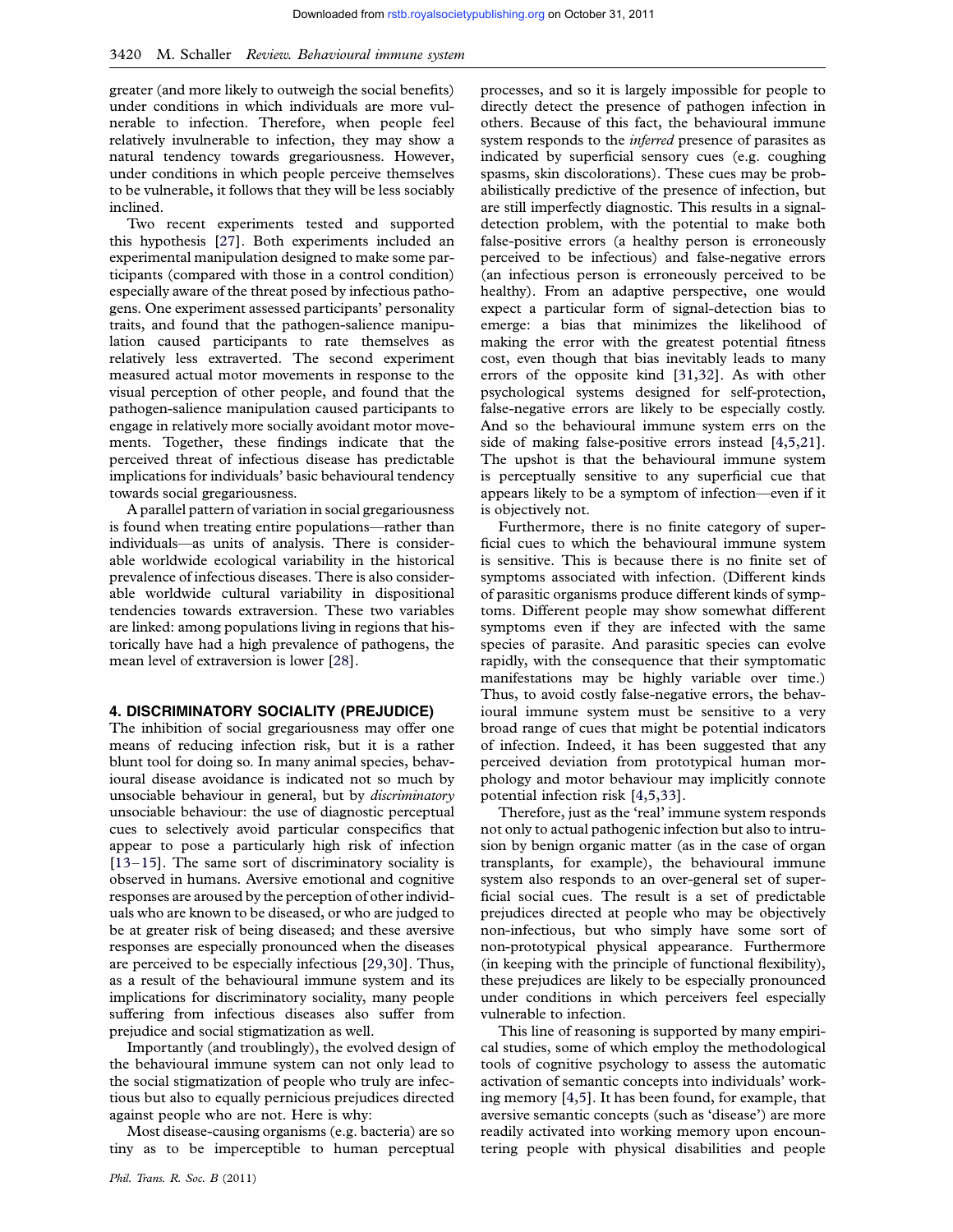bearing the characteristic features of old age—and that these implicit prejudices occur especially strongly among individuals who feel especially vulnerable to infection [34,35]. Similarly, people who feel more vulnerable to infection express stronger anti-fat attitudes and are more likely to implicitly associate obese people with aversive concepts connoting disease [36]. This latter finding is perhaps especially revealing about the manner in which the behavioural immune system guides discriminatory sociality. Obesity is not objectively diagnostic of pathogen infection (if anything, the opposite is more likely to be true: infectious diseases are more likely to cause weight loss than weight gain) but it does represent a substantial deviation from prototypical human morphology. This finding therefore attests to the behavioural immune system's sensitivity to a very broad category of superficial cues connoting non-normative physical appearance.

An additional programme of research reveals that the behavioural immune system produces a somewhat different form of discriminatory sociality as well: aversive responses to subjectively foreign peoples. There are, of course, many different psychological sources of xenophobia and ethnocentrism, and some of these psychological processes have nothing to do with infectious disease; still, disease-avoidant processes apparently contribute to these discriminatory outcomes. There are at least two distinct reasons why subjective 'foreign-ness' may implicitly connote an increased infection risk. First, exotic peoples may be host to exotic pathogens that can be especially virulent when introduced to a local population. Second, exotic peoples may be more likely to violate local behavioural norms (in domains pertaining to hygiene, food preparation, etc.) that serve as barriers to pathogen transmission. Thus, perceivers are likely to be hypersensitive to inferential cues that discriminate between familiar and foreign peoples and, when those cues are detected, they are likely to trigger the aversive, discriminatory responses associated with the behavioural immune system. This is especially likely to occur when perceivers feel especially vulnerable to infection.

Many studies now support this hypothesis. One provocative study revealed that women in their first trimester of pregnancy—when the 'real' immune system is naturally suppressed—reported exaggerated ethnocentrism and xenophobia [37]. Similar exaggerations in xenophobia occur among people who merely perceive themselves to be especially vulnerable to infection [38]. In one experiment, students at the University of British Columbia (in Canada) watched one of two slide shows: in a control condition, the slide show made salient the threat posed by accidents and mishaps (e.g. electrocution); in the other condition, the slide show made salient the threat posed specifically by infectious pathogens. Participants then completed a task that assessed their interest in attracting, to Canada, immigrants from a variety of countries that were either subjectively familiar (e.g. Poland and Taiwan) or subjectively foreign (e.g. Mongolia and Peru). The pathogen-salience manipulation influenced responses on the immigration attitudes task: compared with the accident-salient control condition, when the threat of pathogen infection was salient, participants indicated a stronger preference for immigrants from familiar places, to the exclusion of those from subjectively foreign places [38].

Intriguingly, there is also cross-cultural evidence linking xenophobia and intergroup prejudice to worldwide ecological variation in the prevalence of pathogenic diseases. Ecological variation in pathogen prevalence is correlated with the percentage of people in a population who explicitly express intolerance for 'people of a different race' in their neighbourhood [39], and with regional frequency of ethnopolitical warfare [40]. Additionally, collectivistic value systems—which emphasize sharp boundaries between 'us' and 'them'—are especially likely to exist in social ecologies characterized historically by especially high levels of pathogen prevalence [41]. Thus, just as with sociality in general, discriminatory sociality is predicted by infection risk not only at an individual level of analysis, but also at a population level of analysis.

#### 5. MATE PREFERENCES AND MATING **BEHAVIOUR**

Specific forms of social behaviour increase individuals' susceptibility to pathogen transmission. Mating behaviour is one obvious example.

Sexual contact with others exposes individuals to a much higher risk for contracting sexually transmitted diseases (e.g. syphilis). In addition, given the intimate physical proximity associated with mating behaviour, it also facilitates transmission of other pathogens as well. Sexual promiscuity therefore poses a potential problem: the more sexual encounter partners an individual has, the greater is that individual's infection risk. Of course, these infection-specific costs of promiscuity must be balanced against potential fitness benefits associated with multiple mating partners (benefits that may be especially pronounced among men [42]). Following the principle of functional flexibility, one might expect an attitudinal disposition towards sexual promiscuity to be inhibited among people who feel vulnerable to pathogen infection, whereas a preference for promiscuity may be more pronounced among people who feel relatively invulnerable to infection. Consistent with this hypothesis is a negative correlation between individuals' perceived vulnerability to infection and their endorsement of an 'unrestricted' (i.e. more promiscuous) sociosexual style [43].

This inverse relation between vulnerability to infection and preference for promiscuity may apply not just only to one's own sexual behaviour but also to preferred behavioural dispositions of potential mates. This is because one's risk of infection is a function not only of one's own sexual promiscuity but also a function of the sexual promiscuity of anyone with whom one has sexual contact (i.e. a sexually monogamous woman is at minimal risk of infection if her one sexual partner is also monogamous, but at greater risk of infection if her one partner is sexually promiscuous). Therefore, in mating contexts, the sexual promiscuity of other people can be considered a dispositional trait connoting infection risk, and, as such, it is likely to trigger an aversive response from the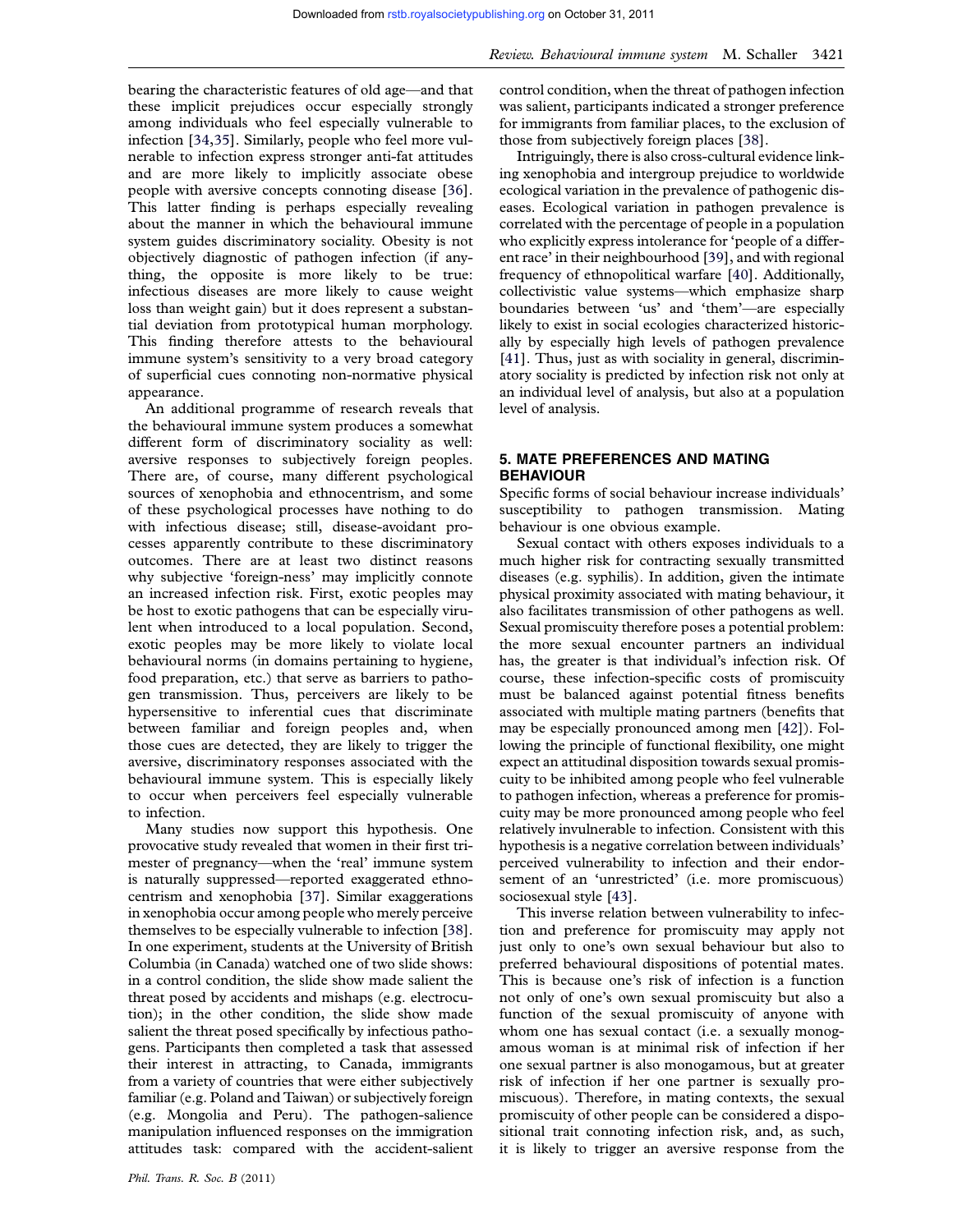behavioural immune system—especially under conditions in which perceivers feel especially vulnerable to disease. Recent empirical evidence provides preliminary support for this hypothesis: people who feel more chronically vulnerable to infection indicate a stronger preference for non-promiscuous mates, and this effect itself is especially pronounced under conditions in which the threat of infectious diseases is psychologically salient (D. R. Murray, D. N. Jones & M. Schaller 2010, unpublished raw data).

The behavioural immune system may also influence the extent to which other kinds of traits are valued in a mate. Physical attractiveness is one such trait. Subjective assessments of facial attractiveness are influenced by specific aspects of facial physiognomy that are associated with genetic quality [44]. Consequently, subjective assessments of physical attractiveness may be somewhat diagnostic not only of a potential mate's own immunological competence but also diagnostic of the immunological competence of any offspring produced by that potential mate. This line of reasoning offers a partial explanation for the high value that people place on the physical attractiveness of a mate. It also implies that the typical preference for physically attractive mates may be exaggerated even further under conditions in which people feel more vulnerable to infectious diseases. Results from a recent experiment support this hypothesis: romantic interest in physically attractive (compared with unattractive) opposite-sex individuals is exaggerated under circumstances in which the threat posed by infectious diseases is temporarily salient (A. Beall & M. Schaller 2010, unpublished raw data).

Cross-national analyses reveal conceptually similar linkages between ecological variability in pathogen prevalence and cultural differences in mating behaviour. In countries that historically have had a relatively higher prevalence of pathogenic diseases, people (especially women) report attitudes endorsing relatively more 'restricted' (i.e. less promiscuous) strategies of mating behaviour [28]. Ecological differences in pathogen prevalence also predict cultural variation in mate preferences, with physical attractiveness emerging as an especially prized attribute in populations characterized historically by an especially high prevalence of pathogens [45,46].

#### 6. NORMATIVE AND COUNTER-NORMATIVE **BEHAVIOUR**

The implications of the behavioural immune system for xenophobia, discussed above, are predicated in part on the possibility that foreign peoples may be especially likely to violate local behavioural practices (e.g. hygiene rituals, food preparation norms) that inhibit the spread of infectious diseases. The potential for norm violation is not specific to foreign peoples; *anyone* might potentially engage in non-normative behaviour. And while non-normative behaviour can have substantial infection-specific costs (e.g. a free thinker who violates normative practices pertaining to defaecation may increase the infection risk of the entire local population), it is also potentially beneficial (especially when that non-normative behaviour produces

non-normative behaviour may outweigh the costs. But under circumstances in which people are more highly vulnerable to pathogen infection, the costs of non-normative behaviour increase accordingly, and may outweigh the benefits. Drawing on the principle of functional flexibility, it follows that the extent to which individuals favour normative versus non-normative tendencies is likely to vary depending on the extent to which those individuals feel vulnerable to infectious disease. Compared with circumstances in which people feel relatively invulnerable, when people feel more vulnerable to infection they may be relatively more conformistin their own behavioural tendencies and also less tolerant of others' non-normative behaviour. (In addition, these effects may be more pronounced in behavioural domains that are more clearly linked to the transmission of infectious diseases.) This hypothesis has yet to be rigorously tested in

laboratory research, but some preliminary evidence is supportive: people who report higher levels of chronic concern with infection also report more conformist attitudes, and people also show an increased tendency to conform to majority opinion under conditions in which the threat of infectious disease is temporarily salient (D. R. Murray & M. Schaller 2011, unpublished raw data).

technological innovations and novel solutions to enduring problems). The ratio of costs to benefits is likely to be a function of the threat posed by infectious pathogens. Under circumstances in which the threat posed by pathogens is rather modest, the benefits of

In addition, there is now ample evidence linking ecological variation in pathogen prevalence to cultural variation in conformity relevant dispositions and values. The linkage between pathogen prevalence and collectivistic value systems is indirectly supportive, given that collectivism is defined in part by a higher value placed on the conservation of cultural traditions [41]. Also indirectly supportive are results revealing that higher levels of pathogen prevalence are associated with lower population-level scores on the personality trait 'openness to experience', which is associated with novelty-seeking and tolerance for inconsistency [28]. More convincing support emerges from recent findings on more focused measures of cultural conformity pressure and tolerance for non-conformity: the results reveal that, in places characterized historically by a higher prevalence of pathogens, there exist stronger cultural pressures towards obedience and conformity, as well as a reduced tolerance for non-normative behaviour [47].

## 7. QUESTIONS, SPECULATIONS AND DIRECTIONS FOR FUTURE RESEARCH

These lines of research reveal that the mechanisms of behavioural disease-avoidance influence a diverse set of social psychological phenomena. The behavioural immune system matters not only because of its implications for anti-pathogen defence but also because of its implications for social perception, social cognition and the social lives of human beings.

Along with these wide-ranging implications, there also emerges a diverse set of scientific questions that can only be answered through further scientific investigation.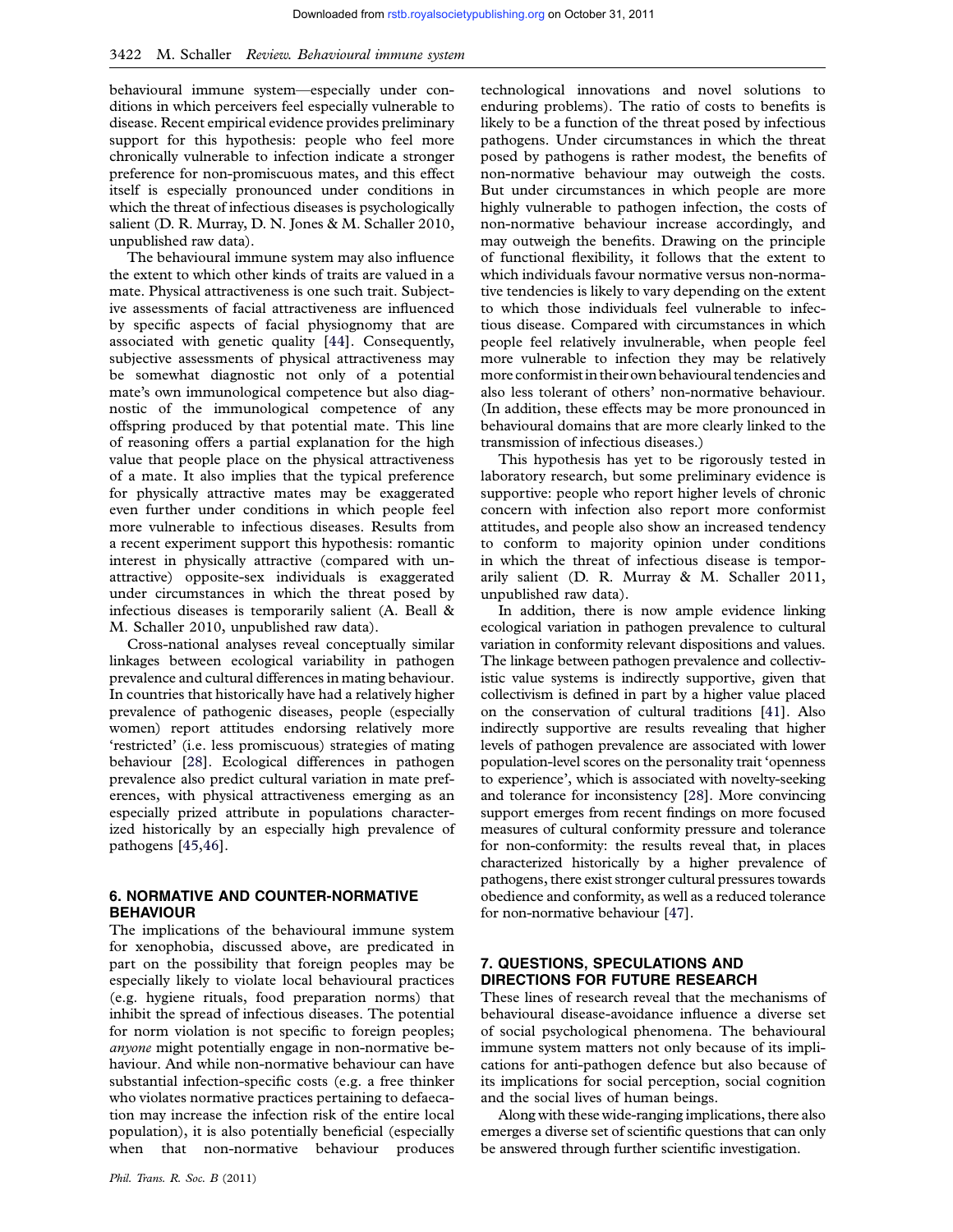#### (a) Underlying mechanisms

Most discussions of the human behavioural immune system assume that the psychological mechanisms that define it are likely to have been adaptive throughout long stretches of human evolutionary history [4,19,33]. This assumption does not, however, imply that each mechanism is an adaptation specific to selection pressures posed solely by infectious diseases. Many of the psychological systems employed by the behavioural immune system are likely to have evolved in response to additional selection pressures as well some of which may have predated threats posed by infectious pathogens. An obvious example: the human behavioural immune system employs sensory organs (such as the eyes) in the service of detecting infection-connoting cues, but this hardly implies that these organs evolved specifically as adaptations 'for' anti-pathogen defence. Similarly, while the emotional experience of disgust is integral to the suite of adaptive responses associated with the behavioural immune system (and is causally linked to social outcomes such as xenophobia and the moral condemnation of norm violators [48,49]), the physiological substrates of disgust may have evolved originally as a means of facilitating the expulsion of harmful things that have been ingested orally [50]. So, while it is sensible to assume evolutionary origins for the various mechanisms that define the behavioural immune system, it is probably sensible also to assume that some of these mechanisms have ancient evolutionary origins that predate the behavioural immune system, and were adaptively 're-purposed' in response to selection pressures imposed by infectious diseases.

Any speculations about the evolutionary origins of these psychological mechanisms, and the manner in which they have been adaptively coordinated in the service of anti-pathogen defence, can be usefully buttressed by enquiry into the underlying physical substrates—at anatomical, neurochemical and genetic levels of analysis. It will therefore be useful for future research on the human behavioural immune system to follow the lead of behavioural neuroscientists who study disease-avoidant behaviour in other species. For instance, many mammals are sensitive to olfactory cues that are diagnostic of infection risk; these olfactory cues are employed to identify infected conspecifics and trigger avoidant responses. Correlates of these behavioural processes have been identified at both genetic and neurochemical levels of analysis, in the form of specific genes coding for neuropeptide, oxytocin and oestrogenic mechanisms [51].

Of course, while it is instructive to examine diseaseavoidant behaviour in other animals to inform enquiry into the human behavioural immune system, it is also important to recognize elements of human psychology that are unique, and thus may have unique implications for disease-avoidant behaviour. Compared with other animals, humans have unusually massive neocortical brain structures; consequently, humans have relatively greater capacities for perspectivetaking, deliberative thought and the intentional inhibition of behavioural impulses. Thus, while the perception of another person's infection-connoting features may automatically trigger aversive affective and cognitive states, these affective and cognitive states may not necessarily manifest in avoidant motor behaviour. These behavioural impulses may be muted by more deliberative cognitive processes—which, for instance, allow people to sympathize with conspecifics who are sick or disabled, and facilitate behaviour that is nurturant rather than neglectful [52]. A fuller understanding of the behavioural immune system, and its impact on human sociality, must consider its highly automated mechanisms in conjunction with the more deliberative and controllable cognitive processes that also influence human behaviour.

An additional kind of enquiry into underlying mechanisms is implied by results that test disease-avoidance predictions at a cultural rather than at an individual level of analysis. As reviewed above, many of the findings observed in laboratory experiments (e.g. the psychological salience of infectious diseases leads individuals to be less gregarious and more xenophobic) have parallels in comparisons between different cultural populations (e.g. in geographical regions characterized by high pathogen prevalence, human populations tend to be characterized by lower mean levels of extraversion and more xenophobic cultural values). It is perhaps tempting to assume that these cultural differences simply represent population-level outcomes of the same psychological processes that account for the laboratory findings (e.g. the operation of functionally flexible neurocognitive systems). But this single explanation cannot account for the full pattern of cross-cultural findings (including the fact that these cultural differences are typically predicted *less* strongly by contemporary pathogen prevalence than by historical pathogen prevalence [28,41]). A variety of additional explanatory mechanisms must therefore be considered as well, including cultural transmission processes, developmental processes and genetic selection processes too. These different kinds of explanatory mechanisms are mutually compatible with one another and each is associated with some empirical support, either direct or indirect [53]. For example, recent evidence suggests that the relationship between pathogen prevalence and cultural collectivism may be partially mediated by population-level differences in the frequency of a specific genetic polymorphism in the serotonin transporter gene-regulatory region [54].

## (b) Additional consequences for additional kinds of social behaviour

A more complete understanding of the mechanisms that underlie disease-avoidant behaviour in humans is likely also to be accompanied by a fuller appreciation for the varieties of social behaviour that may serve a disease-avoidant function.

For instance, while chimpanzees have been observed to act aggressively towards a diseased conspecific [15], no rigorous experimental research has yet explored potential connections between the behavioural immune system and overt aggressive behaviour (in either humans or in other animal species). Aggression is a particularly intriguing behavioural response to perceived infection. To aggress physically against another individual typically requires some sort of approach rather than avoidance behaviour; and so if that individual is infected,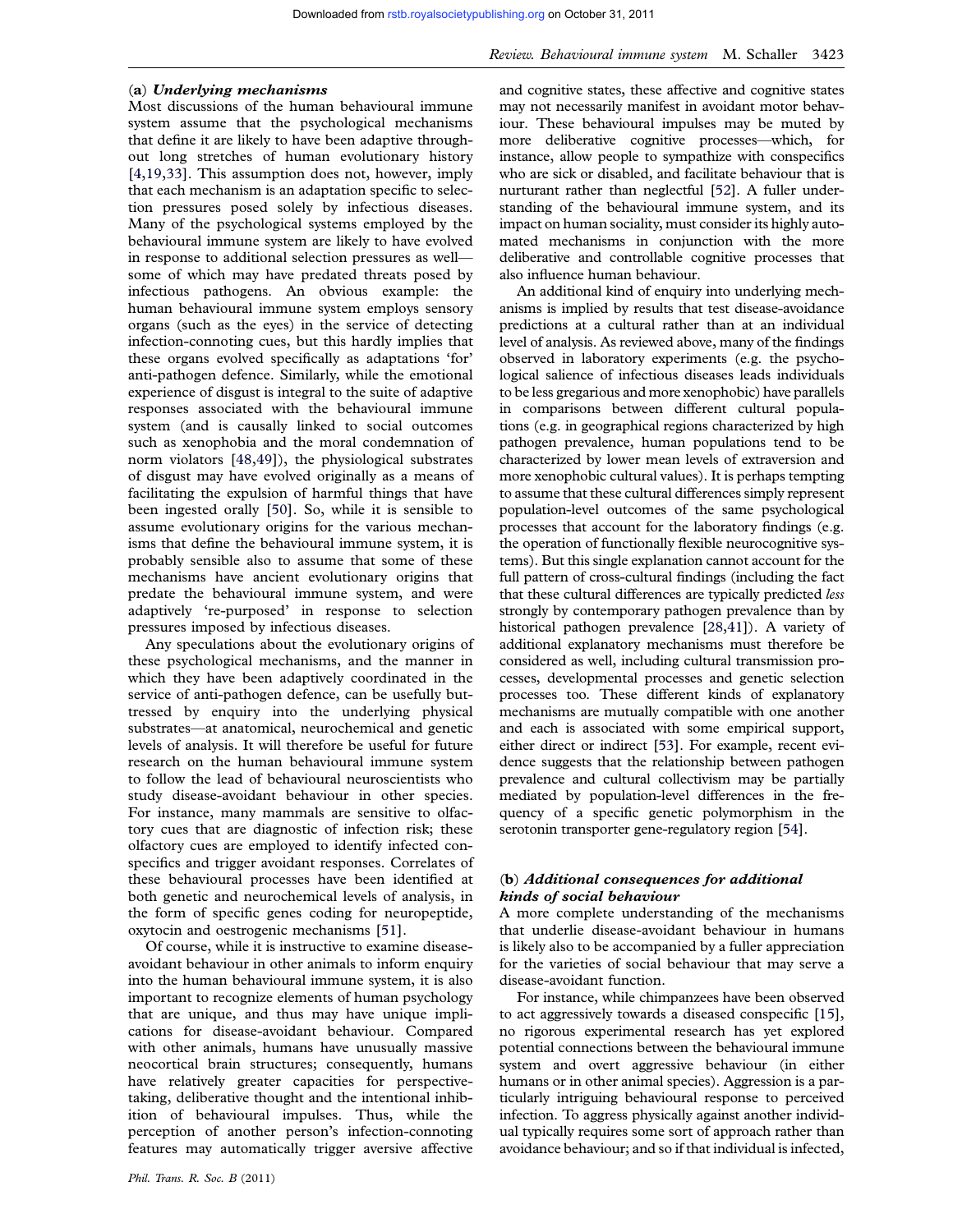one's own risk of infection may be temporarily increased during the act of aggression. However, aggression may be an effective means by which to compel the infected individual to leave the immediate area, or to stay at a distance, which may functionally reduce infection risk (for oneself, and for others within the immediate vicinity) in the long term. These considerations suggest that aggression may sometimes be a behavioural outcome of the behavioural immune system, but this behavioural consequence may depend greatly on additional context-specific variables that influence the relative salience of these short-term costs and long-term benefits. In addition, given that aggressive responses to infection risks impose costs primarily on the actual aggressors, while potentially benefiting others within the immediate vicinity, aggressive responses may be highly influenced by social pressures. For example, when the threat of disease is great, normative prohibitions against interpersonal aggression may be relaxed; instead, people may be especially likely to encourage others within their social community to act aggressively against anyone who appears to pose an infection risk, or to be especially tolerant (and perhaps even rewarding) of such acts of aggression when they occur.

More broadly, within any social community, one might expect the emergence and persistence of societal norms that encourage specific individuals to engage in any kind of approach-oriented behaviour that increases the infection risk of those particular individuals while simultaneously reducing the infection risk of others in the community. For this reason, perhaps, unusually high levels of prestige and economic resources are accorded to those individuals who habitually undertake the task of attempting to cure others' infections (i.e. physicians and other 'healers'). People may be especially supportive of these societal inequities under conditions in which they personally feel especially vulnerable to infection.

### (c) Implications for human health and well-being

Following the principles of evolutionary psychology, research on the human behavioural immune system is guided by logical considerations regarding specific forms of social behaviour that are likely to have either amplified or reduced individuals' risk of pathogen infection, and thus had implications for reproductive fitness within ancestral social ecologies. The bulk of this research reveals that vulnerability to infection (either real or perceived) has consequences for social cognitive and behavioural outcomes. In contrast, very little research has tested whether these social cognitive and behavioural outcomes actually do have consequences for reproductive fitness, or even whether they have measurable consequences for individuals' health. Of course, there is no necessary reason to assume that, just because a particular behavioural tendency reduced infection risk within the context of ancestral ecologies, that it also reduces infection risk in contemporary ecologies. Indeed, given the substantial changes that have occurred in social ecologies during recent centuries (e.g. demographic shifts, advances in public health infrastructure), there are abundant reasons to presume that behavioural strategies that once functioned as effective defences against pathogen infection may no longer do so [55]. It is an empirical

question as to whether the behavioural outcomes produced by the behavioural immune system reduce infection risk in contemporary environments—and if so, which specific behavioural outcomes might do so. There is some evidence pertaining to the infection risks associated with gregariousness and sexual behaviour [26,56], but little is yet known about possible risk-reducing consequences of xenophobia, conformity or other behaviours implicated in this line of enquiry.

To the extent that these behavioural responses do reduce individuals' risk for infection, there are likely to be large-scale epidemiological implications as well. The size, scope and speed with which many infectious diseases become epidemic depends, in part, on the geometric properties of the social networks through which those diseases are transmitted. These geometric properties are themselves products of the social behaviour of the individuals within those networks (the number of sexual partners that people tend to have, the number of acquaintances with whom people interact socially, the frequency of those interactions, etc.). Therefore, as these behaviours vary (in response to vulnerabilities both real and imagined), epidemiological outcomes are likely to vary predictably as well. One intriguing implication is that, because of existing cultural differences in transmission-relevant behavioural attitudes [28], there may be predictable differences in the epidemic spread of emerging infectious diseases within different cultural populations. More broadly, this research suggests that the psychological mechanisms that characterize the behavioural immune system might fruitfully be included into the mathematical models employed in the service of epidemiological prediction.

Finally, it is worth considering the possibility that there may be important functional connections between psychological mechanisms employed by the behavioural immune system and the biochemical processes through which immunological defences respond to actual infection [18]. One plausible hypothesis is that sensory perception of infection-connoting stimuli may trigger a more aggressive immunological response. Results from two recent experiments provide preliminary support for this hypothesis. One experiment showed that the subjective experience of disgust influences several markers of oral immune function (e.g. increased salivary tumournecrotizing factor alpha) [57]. The other experiment revealed that immediately after people see photographs depicting symptoms of infectious disease in others, their own white blood cells produce higher levels of the pro-inflammatory cytokine interleukin-6 in response to a bacterial stimulus [58]. The provocative implication (which raises many additional questions requiring further investigation) is that activation of the behavioural immune system may influence the functioning of the 'real' immune system too.

This work was funded by research grants from the Social Sciences and Humanities Research Council of Canada.

### **REFERENCES**

1 Sheldon, B. C. & Verhulst, S. 1996 Ecological immunology: costly parasite defences and trade-offs in evolutionary ecology. *Trends Ecol. Evol.* 11, 317-321. (doi:10.1016/0169-5347(96)10039-2)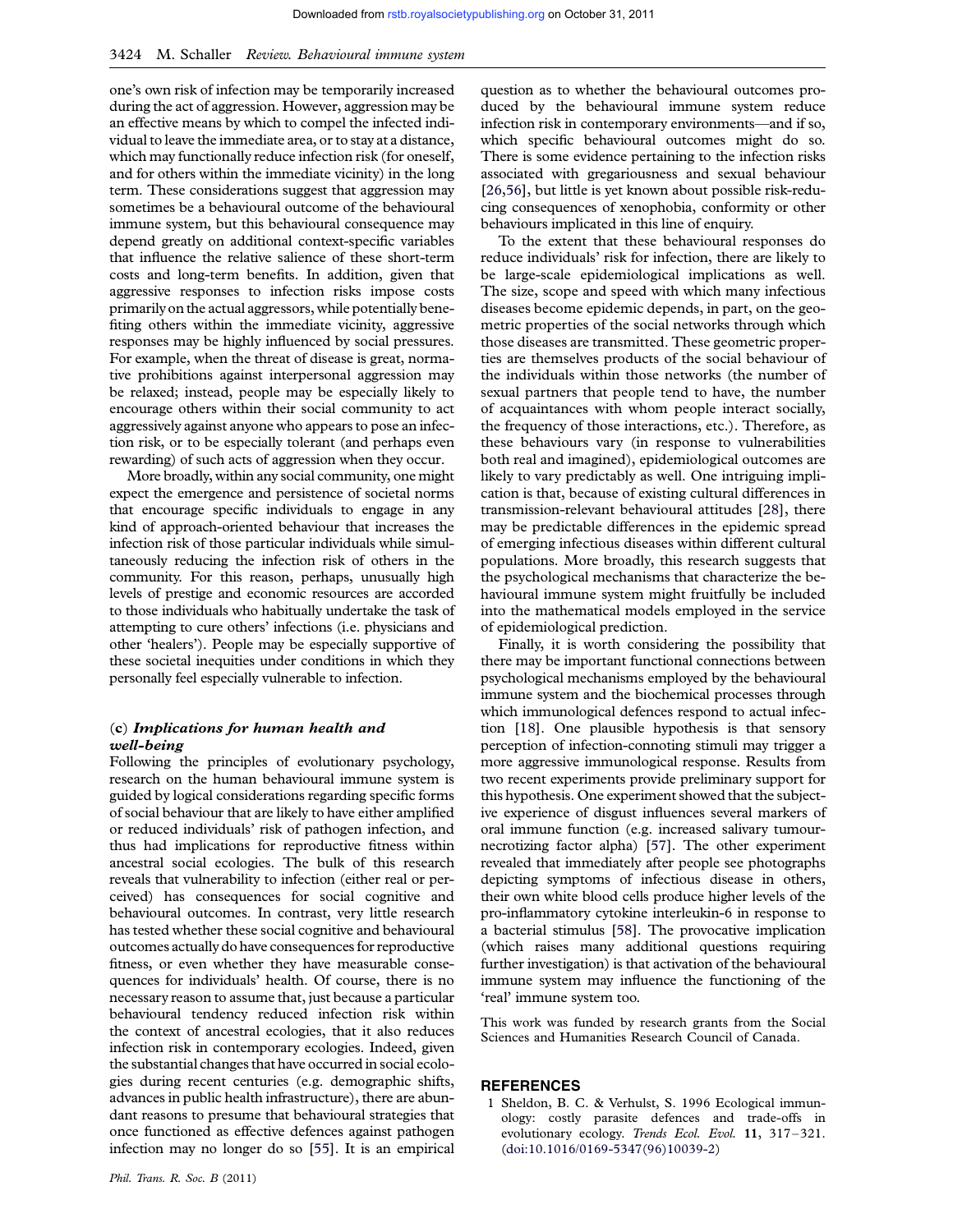*Review. Behavioural immune system* M. Schaller 3425

- 2 Fessler, D. M. T., Eng, S. J. & Navarrete, C. D. 2005 Elevated disgust sensitivity in the first trimester of pregnancy: evidence supporting the compensatory prophylaxis hypothesis. *Evol. Hum. Behav.* 26, 344–351. (doi:10.1016/j.evolhumbehav.2004.12.001)
- 3 Schaller, M. 2006 Parasites, behavioral defenses and the social psychological mechanisms through which cultures are evoked. *Psychol. Inq.* 17, 96–101. (doi:10.1207/ s15327965pli1702\_2)
- 4 Schaller, M. & Duncan, L. A. 2007 The behavioral immune system: its evolution and social psychological implications. In *Evolution and the social mind* (eds J. P. Forgas, M. G. Haselton & W. von Hippel), pp. 293–307. New York, NY: Psychology Press.
- 5 Schaller, M. & Park, J. P. 2011 The behavioral immune system (and why it matters). *Curr. Dir. Psychol. Sci.* 20, 99–103. (doi:10.1177/0963721411402596)
- 6 Hart, B. L. 1990 Behavioral adaptations to pathogens and parasites: five strategies. *Neurosci. Biobehav. Rev.* 14, 273 –294. (doi:10.1016/S0149-7634(05)80038-7)
- 7 Wisenden, B. D., Goater, C. & James, C. T. 2009 Behavioral defenses against parasites and pathogens. In *Fish defenses, vol. 2: pathogens, parasites and predators* (eds G. Zaccone, C. Perriere, A. Mathis & B. G. Kapoor), pp. 151–168. Enfield, NH: Science Publishers.
- 8 Dantzer, R. & Kelley, K. W. 2007 Twenty years of research on cytokine-induced sickness behavior. *Brain Behav. Immun.* 21, 153–160. (doi:10.1016/j.bbi.2006.09.006)
- 9 Larson, S. J. & Dunn, A. J. 2001 Behavioral effects of cytokines. *Brain Behav. Immun.* 15, 371–387. (doi:10. 1006/brbi.2001.0643)
- 10 Huffman, M. A. 1997 Current evidence for self-medication in primates: a multidisciplinary perspective. *Am. J. Phys. Anthropol.* 40, 171–200. (doi:10.1002/(SICI)  $1096-8644(1997)25 + \le 171$ ::AID-AJPA7 $>$ 3.0.CO;2-7)
- 11 Singer, M. S., Mace, K. C. & Bernays, E. A. 2009 Selfmedication as adaptive plasticity: increased ingestion of plant toxins by parasitized caterpillars. *PLoS ONE* 4, e4796. (doi:10.1371/journal.pone.0004796)
- 12 Chapuisat, M., Oppliger, A., Magliano, P. & Christe, P. 2007 Wood ants use resin to protect themselves against pathogens. *Proc. R. Soc. B* 274, 2013–2017. (doi:10. 1098/rspb.2007.0531)
- 13 Kiesecker, J. M., Skelly, D. K., Beard, K. H. & Preisser, E. 1999 Behavioral reduction of infection risk. *Proc. Natl Acad. Sci. USA* 96, 9165–9168. (doi:10.1073/pnas.96. 16.9165)
- 14 Kavaliers, M. & Colwell, D. D. 1995 Odours of parasitized males induce aversive responses in female mice. *Anim. Behav.* 50, 1161–1169. (doi:10.1016/0003-3472 (95)80032-8)
- 15 Goodall, J. 1986 Social rejection, exclusion and shunning among the Gombe chimpanzees. *Ethol. Sociobiol.* 7, 227 –239. (doi:10.1016/0162-3095(86)90050-6)
- 16 Curtis, V. & Biran, A. 2001 Dirt, disgust and disease: is hygiene in our genes? *Perspect. Biol. Med.* 44, 17–31. (doi:10.1353/pbm.2001.0001)
- 17 Rozin, P., Millman, L. & Nemeroff, C. 1986 Operation of the laws of sympathetic magic in disgust and other domains. *J. Pers. Soc. Psychol.* 50, 703 –712. (doi:10. 1037/0022-3514.50.4.703)
- 18 Oaten, M., Stevenson, R. J. & Case, T. I. 2009 Disgust as a disease-avoidance mechanism. *Psychol. Bull.* 135, 303 –321. (doi:10.1037/a0014823)
- 19 Curtis, V., de Barra, M. & Aunger, R. 2011 Disgust as an adaptive system for disease avoidance behaviour. *Phil. Trans. R. Soc. B* 366, 389 –401. (doi:10.1098/rstb.2010. 0117)
- 20 Schaller, M., Park, J. H. & Kenrick, D. T. 2007 Human evolution and social cognition. In *The Oxford handbook*

*of evolutionary psychology* (eds R. I. M. Dunbar & L. Barrett), pp. 491–504. Oxford, UK: Oxford University Press.

- 21 Neuberg, S. L., Kenrick, D. T. & Schaller, M. 2011 Human threat management systems: self-protection and disease avoidance. *Neurosci. Biobehav. Rev.* 35, 1042 –1051. (doi:10.1016/j.neubiorev.2010.08.011)
- 22 Ackerman, J. M., Becker, D. V., Mortensen, C. R., Sasaki, T., Neuberg, S. L. & Kenrick, D. T. 2009 A pox on the mind: disjunction of attention and memory in processing physical disfigurement. *J. Exp. Soc. Psychol.* 45, 478–485. (doi:10.1016/j.jesp.2008.12.008)
- 23 Berry, D. S. & Miller, K. M. 2001 When boy meets girl: attractiveness and the five-factor model in opposite-sex interactions. *J. Res. Pers.* 35, 62–77. (doi:10.1006/jrpe. 2000.2304)
- 24 Fleeson, W., Malanos, A. B. & Achille, N. M. 2002 An individual process approach to the relationship between extraversion and positive affect: is acting extraverted as 'good' as being extraverted? *J. Pers. Soc. Psychol.* 83, 1409 –1422. (doi:10.1037/0022-3514.83.6.1409)
- 25 Hamrick, N., Cohen, S. & Rodriguez, M. S. 2002 Being popular can be healthy or unhealthy: stress, social network diversity, and incidence of upper respiratory infection. *Health Psychol.* 21, 294 –298. (doi:10.1037/ 0278-6133.21.3.294)
- 26 Nettle, D. 2005 An evolutionary approach to the extraversion continuum. *Evol. Hum. Behav.* 26, 363-373. (doi:10.1016/j.evolhumbehav.2004.12.004)
- 27 Mortensen, C. R., Becker, D. V., Ackerman, J. M., Neuberg, S. L. & Kenrick, D. T. 2010 Infection breeds reticence: the effects of disease salience on selfperceptions of personality and behavioral avoidance tendencies. Psychol. Sci. 21, 440-447. (doi:10.1177/ 0956797610361706)
- 28 Schaller, M. & Murray, D. R. 2008 Pathogens, personality, and culture: disease prevalence predicts worldwide variability in sociosexuality, extraversion, and openness to experience. *J. Pers. Soc. Psychol.* 95, 212–221. (doi:10.1037/0022-3514.95.1.212)
- 29 Bishop, G. D., Alva, A. L., Cantu, L. & Rittiman, T. K. 1991 Responses to persons with AIDS: fear of contagion or stigma. *J. Appl. Soc. Psychol.* 21, 1877 –1888. (doi:10. 1111/j.1559-1816.1991.tb00511.x)
- 30 Crandall, C. S. & Moriarty, D. 1995 Physical illness stigma and social rejection. *Br. J. Soc. Psychol.* 34, 67–83. (doi:10.1111/j.2044-8309.1995.tb01049.x)
- 31 Haselton, M. G. & Nettle, D. 2006 The paranoid optimist: an integrative evolutionary model of cognitive biases. *Pers. Soc. Psychol. Rev.* 10, 47–66. (doi:10.1207/ s15327957pspr1001\_3)
- 32 Nesse, R. M. 2005 Natural selection and the regulation of defenses: a signal detection analysis of the smoke detector principle. *Evol. Hum. Behav.* 26, 88–105. (doi:10.1016/j.evolhumbehav.2004.08.002)
- 33 Kurzban, R. & Leary, M. R. 2001 Evolutionary origins of stigmatization: the functions of social exclusion. *Psychol. Bull.* 127, 187–208. (doi:10.1037/0033-2909.127.2.187)
- 34 Park, J. H., Faulkner, J. & Schaller, M. 2003 Evolved disease-avoidance processes and contemporary anti-social behavior: prejudicial attitudes and avoidance of people with physical disabilities. *J. Nonverbal Behav.* 27, 65–87. (doi:10.1023/A:1023910408854)
- 35 Duncan, L. A. & Schaller, M. 2009 Prejudicial attitudes toward older adults may be exaggerated when people feel vulnerable to infectious disease: evidence and implications. *Anal. Soc. Iss. Publ. Pol.* 9, 97–115. (doi:10. 1111/j.1530-2415.2009.01188.x)
- 36 Park, J. H., Schaller, M. & Crandall, C. S. 2007 Pathogen-avoidance mechanisms and the stigmatization of